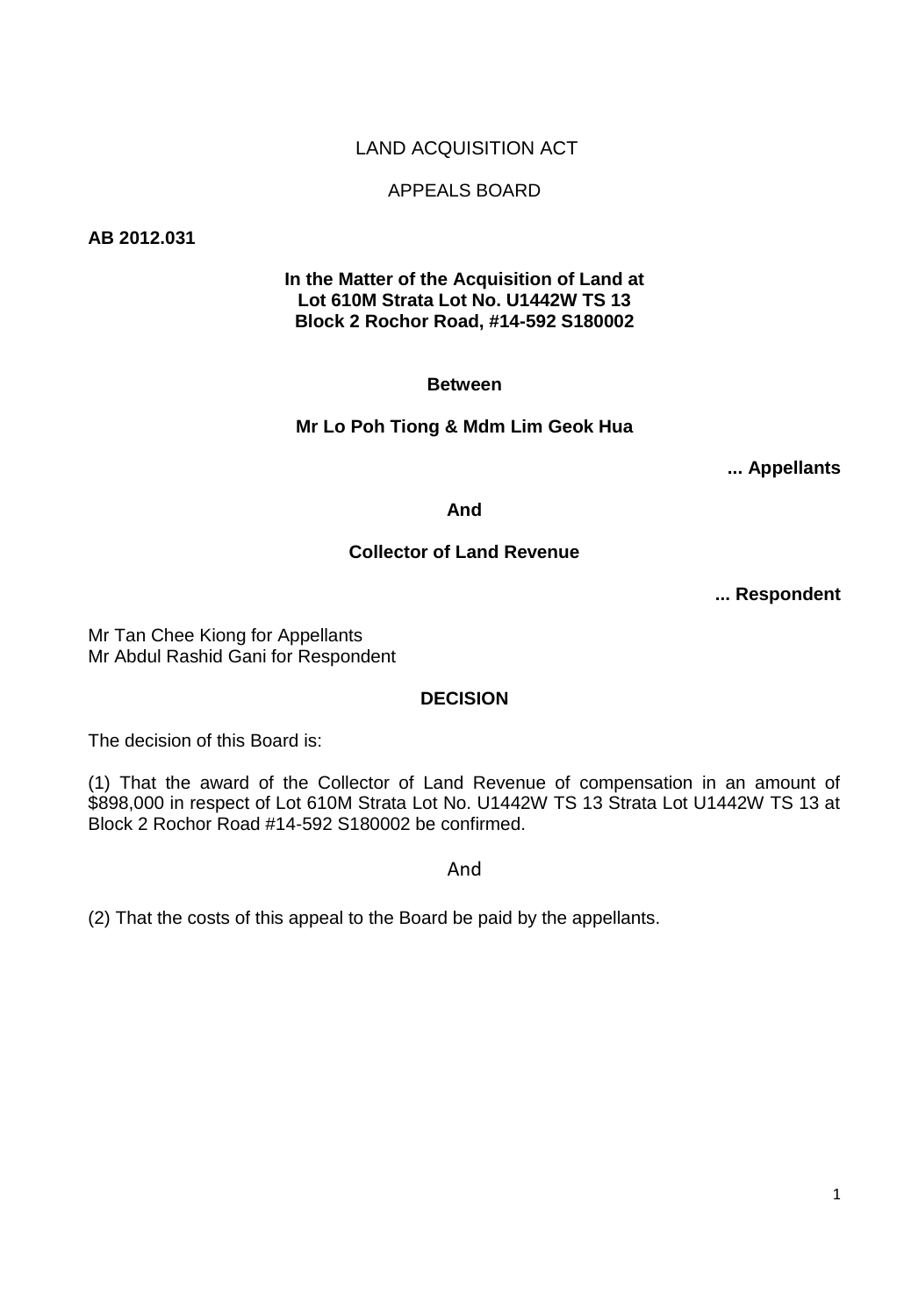## *Introduction*

**.** 

- 1. This is an appeal against an award by the Collector of Land Revenue (hereinafter referred to as "Collector") of \$898,000 as the market value for acquisition with vacant possession of a flat in Block 2, Rochor Road, #14-592 also described as strata lot Lot 610M U1442W Town Subdivision 13 (hereinafter referred to as "the subject flat").
- 2. The subject flat was gazetted for land acquisition under the Land Acquisition Act (Cap. 152) (hereinafter referred to as "the Act") on 15 November 2011 (hereinafter referred to as "the acquisition date").
- 3. There is no appeal against the Collector's award of \$23,200 compensation for reasonable expenses under section 33(1)(e) of the Act.
- 4. *Appellants -* The appellants are Mr Lo Poh Tiong and Mdm Lim Geok Hua, who were joint tenants of the subject flat. They claim a market value compensation of \$1,024,422 for the subject flat.
- 5. *Description of subject flat acquired* The subject flat is in Rochor Centre, which was developed by the Housing and Development Board (hereinafter referred to as "HDB"). There are four 17-storey HDB blocks with commercial units on the first 4 storeys and residential units on the  $5<sup>th</sup>$  to 17<sup>th</sup> storeys.
- 6. The subject flat is a 14<sup>th</sup> storey HDB Executive Adjoining New Generation flat (hearinafter referred to as "EA Adj flat"). It is a corner163 sqm flat, that was formed by amalgamating 3 component parts under one title: a) a modified 3 Room New Generation flat of 82 sqm (hereinafter referred to as "modified 3Rm NG flat"); b) a 3 Room New Generation flat of 67 sqm (hereinafter referred to as "3Rm NG flat); and c) a 14 sqm recessed area, formerly a corridor, bought cheaply from HDB and 3 steps lower than (a) and (b). There are 2 living rooms, 4 bedrooms, 1 family area, 2 kitchens and 4 bathrooms. The subject flat, with an opening between the two living rooms, had a remaining lease of about 64 years and 7 months at date of acquisition.
- 7. Section 33(5)(e) of the Act provides that: *"the market value of the acquired land shall be deemed not to exceed the price which a bona fide purchaser might reasonably be willing to pay, after taking into account the zoning and density requirements and any other restrictions imposed by or under the Planning Act (Cap. 232) as at the date of acquisition and any restrictive covenants in the title of the acquired land ............*.."
- 8. Pursuant to section 25(3) of the Act, the appellants have the onus of proving on a balance of probabilities that the Collector's award is inadequate.<sup>1</sup> Case law has recognised that an appellant in a land acquisition case is analogous to a plaintiff.

<sup>1</sup> Assistant Development Officer, Bombay v Tayaballi AIR 1933 BOM 361 at 365, Chuah Say Hai & Ors v Collector of Land Revenue, Kuala Lumpur [1967] 2 MLJ 99 at page 101.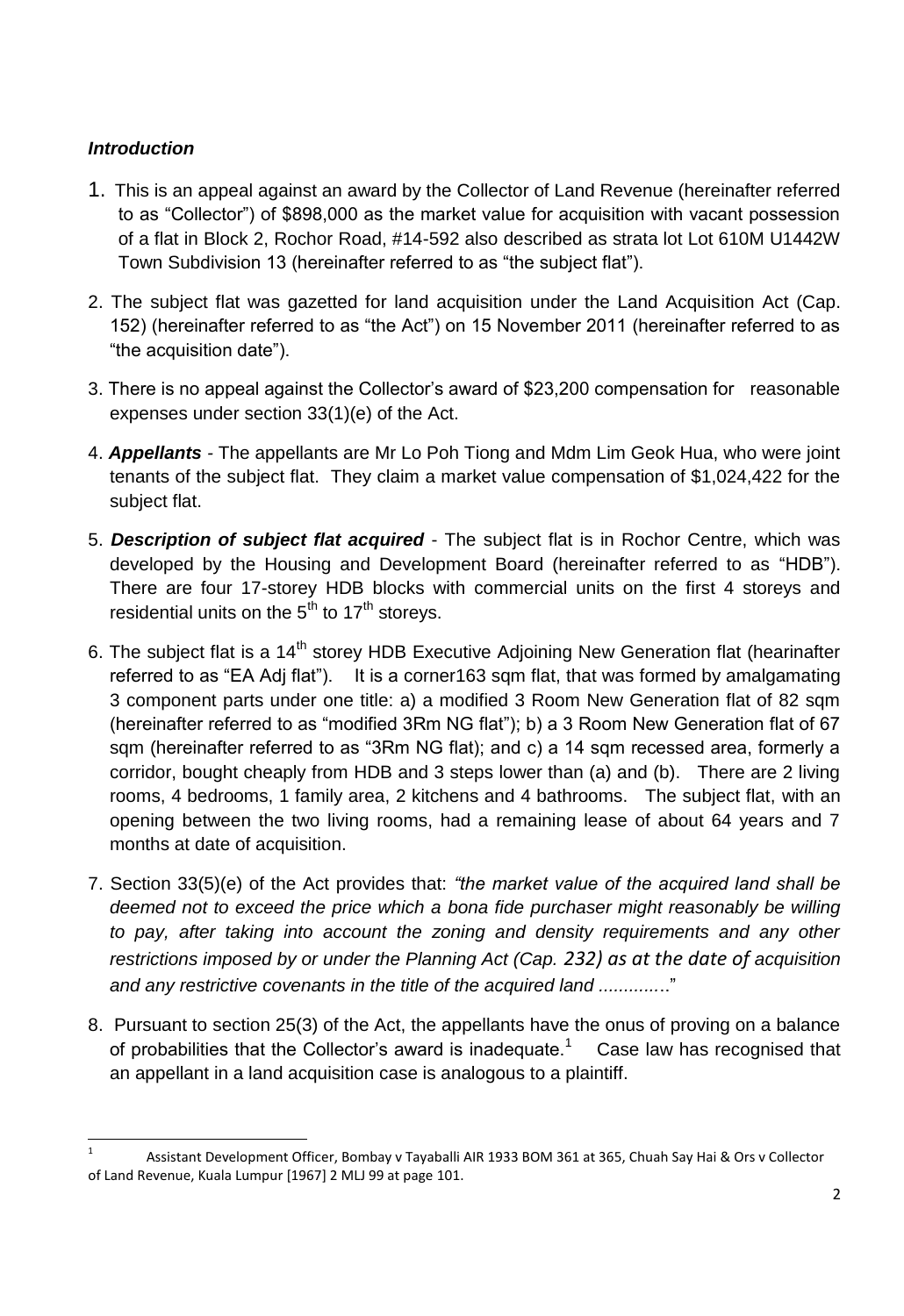## **Appellants' Interlocutory application (IA 01 of 2013) for the Board to consolidate 3 appeals including the instant appeal, for hearing**

- 9. The appellants in our case and the appellant owners of two other flats in Rochor Centre, who had engaged the same valuer and the same law firm, applied to consolidate their 3 appeals for hearing. The other units are #07-586 and #06-588, Block 2, each 163 sqm, for which the Collector had awarded market value compensation at \$872,000 and \$883,000 respectively.
- 10. The Board dismissed the application for consolidation on 27 August 2013. There is no common question of fact. A market value assessment pursuant to section 33(5)(e) of the Act for each of the flats would require an assessment of each flat based on the facts specific to each flat. It is not sufficient for consolidation that the 3 flats are in Rochor Centre and that the occasion for assessment of their market value sprang from the Collector's compulsory acquisition of Rochor Centre.
- 11. As the valuer had used the same approach to value the 3 flats, the Board decided to hear and decide the appeal for the subject flat and then hear the other 2 cases, if parties still wanted to proceed with appeal. This had also been earlier indicated to parties on 8 July 2013.
- 12. *Valuers –* The Collector appointed Mr Lau Chee Kin (hereinafter referred to as "CK Lau") as valuer whilst the appellants appointed Mr Ian Loh Kai Chieh (hereinafter referred to as "I Loh") as their valuer. The valuers adopted different methods in valuing the subject flat.

# *Collector's Valuer's (CK Lau) method of valuation*

- 13. Mr CK Lau used the comparable sales method. A valuer uses his skill, first to select "comparables" or relevant properties with sales transactions to compare with the subject property. He then quantifies the allowances or adjustments in value in money terms caused by differences in the comparables relative to the subject property to assess the market value of the subject property.
- 14. It is common ground that there were no sales of EA Adj flats in Rochor Centre to use as comparables as the last transaction had been in 2000, more than 11 years before date of acquisition. Mr CK Lau did not use the 2000 transaction because even after making market price adjustments based on the HDB resale price index, the market price valuation was still only \$833,780 or \$5,115 psm, which he thought was low.<sup>2</sup>
- 15. As he could not find transactions of EA Adj flats in the vicinity, he selected as his two comparables, two HDB 5 room flats, transacted before 15 November 2011:

 $\frac{1}{2}$ 

R1(1-86) pg 60, Notes of Evidence at pg 39 line 8 and pg 40 line 1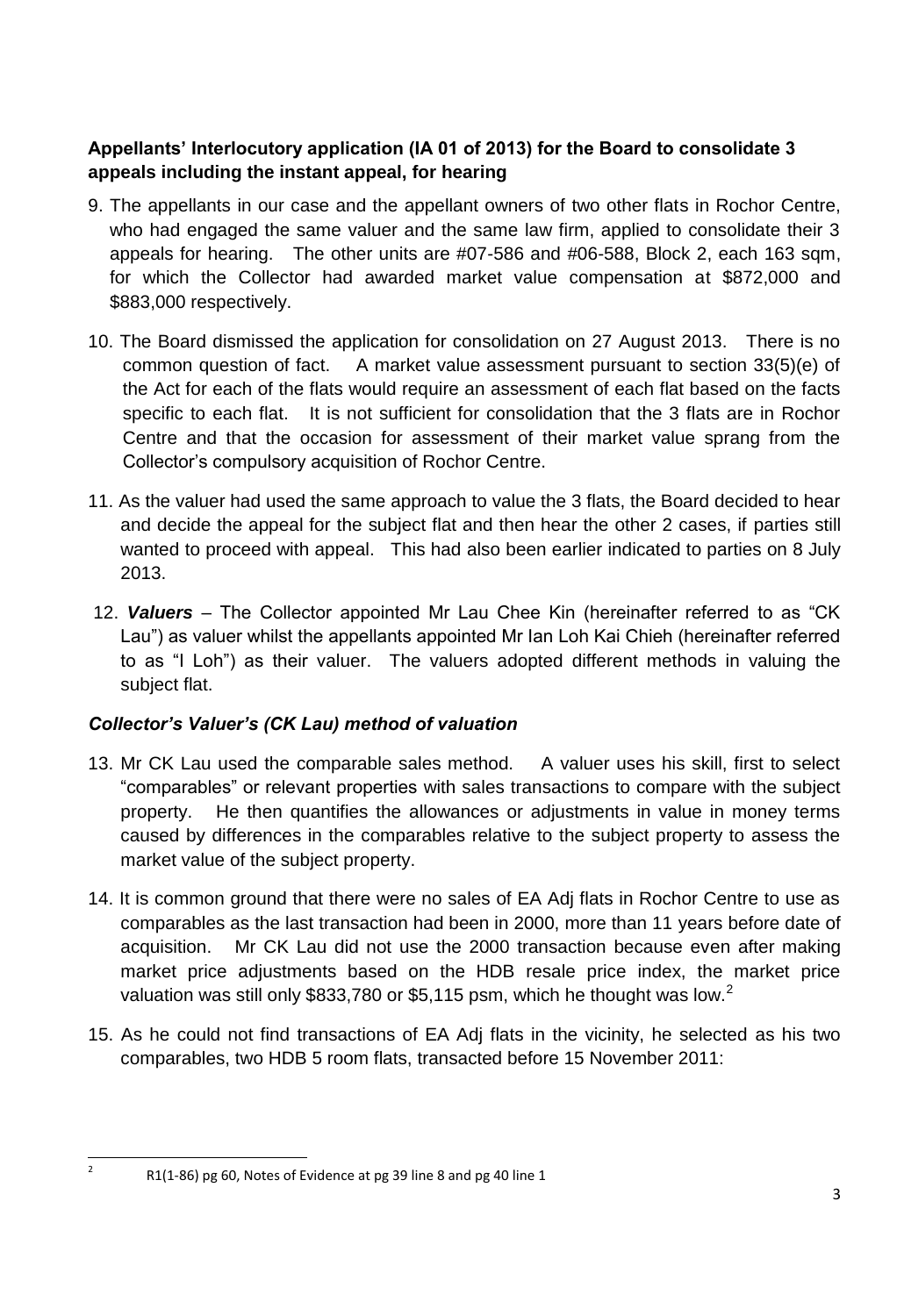- a) A 5-Rm Model A Point Block flat at Blk 652 Rowell Road, #23-117 with a floor area of 131 sqm transacted at \$700,000 (\$5,344 psm) on 31 August 2011, which is about 650 metres away from Rochor Centre; and
- b) A 5-Rm Improved (New Series) flat at Blk 672C Klang Lane, #19-81 with a floor area of 105 sqm transacted at \$660,000 (\$6, 286) on 16 May 2011, which is about 1 km away from Rochor Centre.
- 16. He exercised his professional judgement and made adjustments in money terms for differences in value caused by different features such as floor level, orientation, whether there was a direct lift landing on the floor, recessed corridor area, market conditions (time and price movement), design taking into account the size, flat model and block model, location, tenure and condition of the flat to arrive at the values \$psm.
- 17. His adjustments are in his report, exhibited in his affidavit of 25 April 2013 $^3$  and his evidence at the hearing. Based on his analysis of comparable data, he assessed the value of the 14 sqm recessed corridor area in the subject flat at \$25,000, which is lower on a \$psm basis compared to the remaining 149 sqm floor area<sup>4</sup>. He calculated an adjusted floor rate \$psm of \$5,303 for the Rowell Road comparable and \$5,709 for the Klang Lane comparable. He averaged them to get a \$5,506 psm price, which he multiplied by the 163 sqm floor area of the subject flat to get a market valuation of \$897,478 rounded up to \$898,000.
- 18. He made a check on market value assessment of \$898,000. He was concurrently doing the valuation for two other EA Adj flats in Rochor Centre, viz., #06-588 and #07-586. He compared his valuation for the three EA Adj flats in Rochor Centre with the prices of 17 EA Adj flats in other estates at Ang Mo Kio Aves 5 and 10, Yishun St 72, Bedok North Rd, Bedok Reservoir Rd, Clementi West St 2, Clementi Avenues 3, 4 and 5, Chai Chee St, Tampines St 81 and Hougang Ave 1. Based on sales data for these EA Adj flats (some of which did not have recessed areas) from January 2011 to June 2012, he found that the \$psm for an EA Adj flat without recessed areas was higher than the \$psm for such a flat with recessed areas. He found that the average \$5,423 psm for a Rochor EA Adj flat was higher than the average \$4,546 psm for other such flats with recessed areas in other estates. <sup>5</sup> As the average \$psm for a Rochor EA Adj flat was approximately 19% higher than that in the other estates, he concluded that his market value of \$898,000 for the subject flat was fair and reasonable<sup>6</sup>.

## *Appellant's Valuer's (Mr I Loh) method of Valuation*

19. The Appellant claims that their valuer, Mr I Loh, also used the comparable sales method to value the subject flat. Mr I Loh noted that the subject flat #14-592 comprised one 3Rm

 $\frac{1}{3}$ R1(1-86) pgs 33-54 and pgs 60-65. R2(1-4) pg 2.

<sup>4</sup> R1(1-86) pg 62 & 76.

<sup>5</sup> R1(1-86) pgs 62, 78-79

<sup>6</sup> R1(1-86) pg pgs 62, 78-79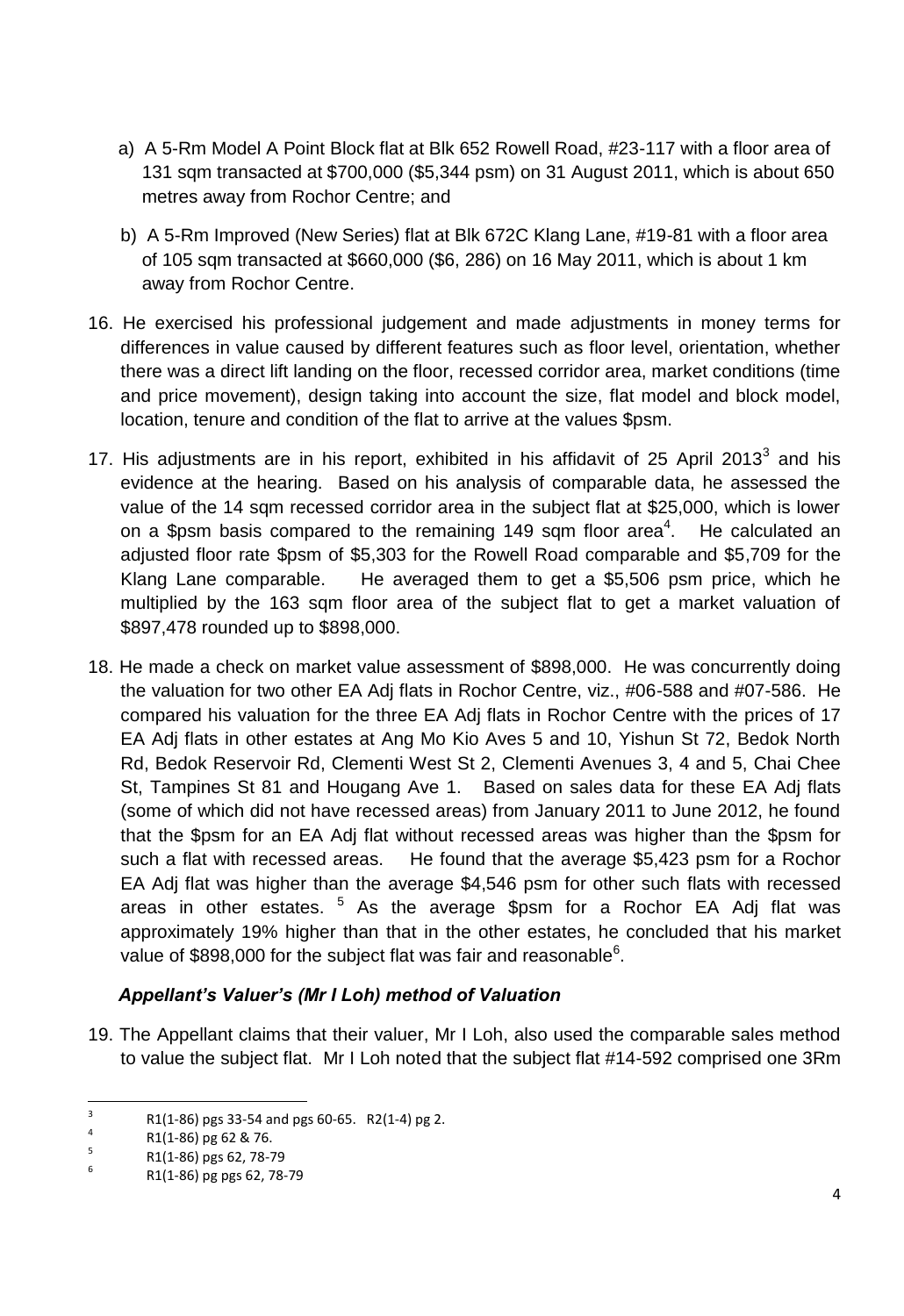NG flat of 67 sqm plus one modified 3Rm NG flat of 82 sqm and a 14 sqm recessed corridor space, making a total of 163 sqm. He selected a Rochor Centre flat, #14-594, which is a 3Rm NG flat right next door to the subject flat and flat #11-588, which is a modified 3 NG flat, 3 storeys below the subject flat, to together serve as his single comparable for the subject flat. The Collector's Award for flats #14-592, #14-594 and #11-588 are \$898,000, \$467,000 and \$515,000 respectively. Mr I Loh observed that the combined award of  $$982,000$  (i.e.  $$467,000 + $515,000$ ) for the two separate flats making up his single comparable exceeded the award for the subject flat. Compared to the \$982,000 combined award, the \$898,000 for the subject flat was lesser by 8.55%.

- 20. Unlike the subject flat of 163 sqm which had its two component flats and the recess corridor amalgamated under one title, Mr I Loh's comparable comprises two physically separated flats with a combined area of 149 sqm and each with its own title. It was submitted that Mr I Loh wanted *"to see if the amalgamated flat enjoyed a premium or discount over the individual components combined.<sup>7</sup> "* As there was no recent EA Adj flat transaction at Rochor Centre, Mr I Loh expanded his search and considered all the relevant adjoined flat transactions in Singapore (over a 15 month period from December 2011 to February 2013) available to him and compared each of the adjoined flats to the combined prices of the component flats respectively. This was done for 13 data sets $8$ . The flats in the 13 data sets were all within one block or in two blocks next to each other in HDB estates in Ang Mo Kio Aves 3, 5 and 10, Bedok North Rd, Tampines St 11 and 12, Chai Chee Stand Marsiling Drive.<sup>9</sup> In all but one case, the floor areas of the EA Adj flats and the combined floor areas of the two 3RM NG flats were different by 2 sqm to 15 sqm.
- 21. According to Mr I Loh, 11 out of 13 adjoined flats were transacted at a premium over the combined price of the 2 component flats and the average premium of the 13 data sets is +4.32%. So he applied this percentage to the Collector's combined award of \$982,000 for flats #14-594 and #11-588 to arrive at \$1,024,422.40 (1.0432 X \$982,000) as his valuation for the subject flat. This amount is \$126,422.40 more than the Collector's award. The appellants thus claimed **\$1,024,422 a**s the market value award for the subject flat.
- 22. In acting on the premise, that an EA Adj flat would enjoy a premium in market value over its component units, Mr I Loh, as between the subject flat and his comparable, did not consider or adjust for factors such as the design of the units (size, flat model) and different features, such as floor levels, recessed corridor area, orientation and condition, all of which affect assessment of market value as he deemed these adjustments were minor, small or very negligible<sup>10</sup>. He did not take into account the market value of the 14 sqm recessed corridor area within the EA Adj flat relative to the remaining floor areas, as

<sup>–&</sup>lt;br>7 Appellants' closing submissions at pg 4 para 20

<sup>8</sup> A2(23-63) at Annex C1 at pg 25 and Annexes C2A - C2N at pgs 26 – 38.

<sup>9</sup> A2(23-63) at Annexes C1, C2A to C2N at pgs 25 to 38

<sup>10</sup> Notes of evidence at pg 91 lines 10 and 29 and pg 92 line 6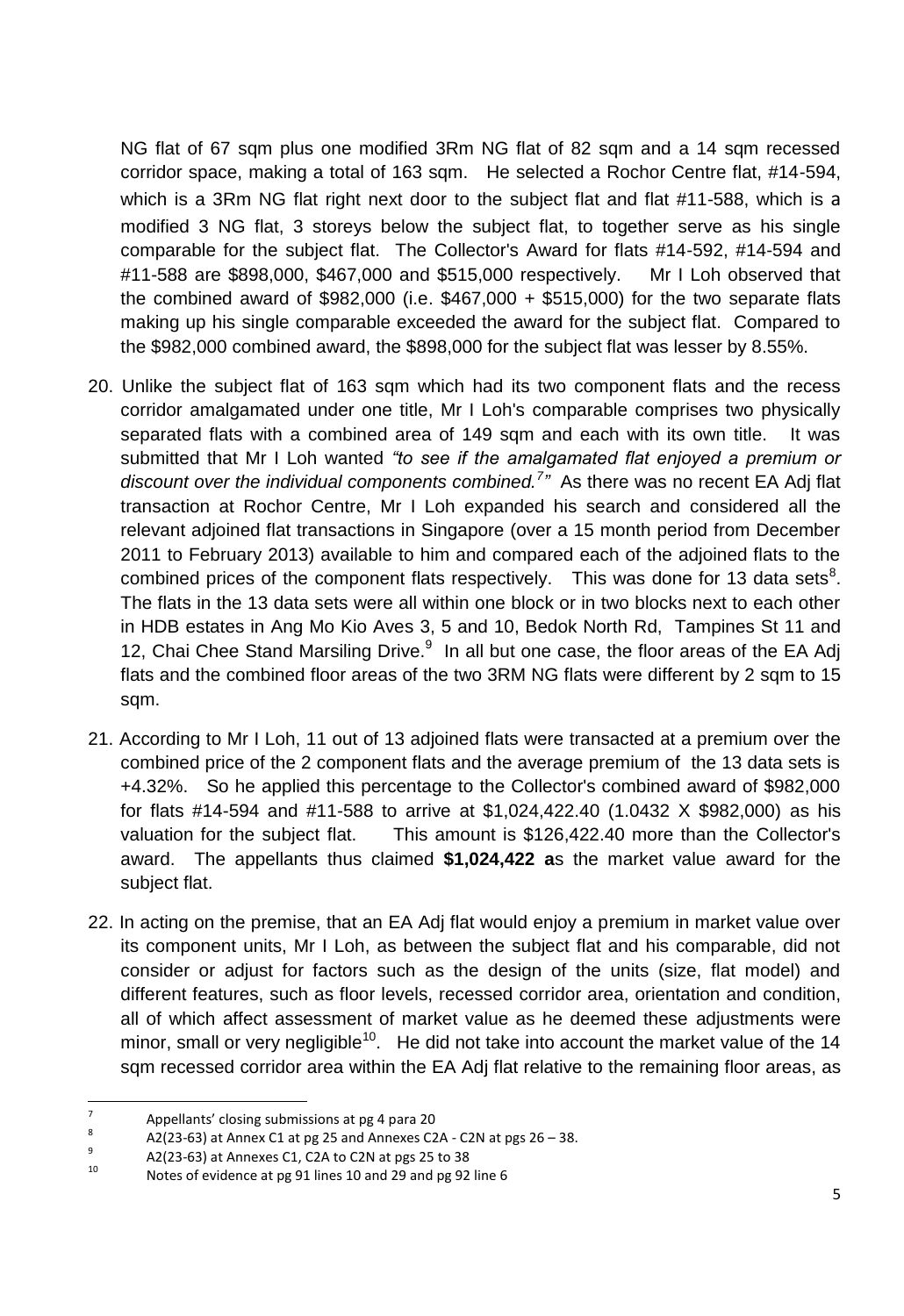he did not want to introduce subjectivity.<sup>11</sup> Mr CK Lau gave a lower market value price \$psm/psf for the 14 sqm recessed corridor area relative to the other 149 sqm of built in space. Although Mr I Loh conceded in cross-examination that the price \$psm/psf of a smaller flat, all things being equal, would be higher than for a bigger flat,  $12$  he did not consider the market valuation on a price \$psm/psf basis. In essence and for his comparison, he regarded the subject flat and the two component flats as homogenous. This was also largely his approach in dealing with the 13 data sets (for flat units within a data set and for flat units across all 13 data sets) to arrive at his average premium of +4.32%.

- 23. At the 27 August 2013 hearing, Mr I Loh produced a table<sup>13</sup> to show that the premium for an EA Adj flat over its component flats was +4.32% regardless of whether he compared: a) the transacted sales price of an adjoined flat to the sum total of the transacted sales prices of two component 3 Rm NG flats or: b) the \$psm/psf of an adjoined flat to \$psm/psf of two component 3 room NG flats. The +4.32% premium remained unchanged because he calculated the price \$psm/psf on the assumption that the combined area of the two component flats was the same as the EA Adj flat, when it was evident that this was not so because in 12 out of the 13 data sets, the EA Adj flats were bigger than the combined area of the component flats.
- 24. Mr CK Lau's calculations a price \$psm/psf basis based on actual floor area showed that: a) in 11 of the 13 data sets, the price \$psm/psf of an EA Adj flat was lower than the combined price \$psm/psf of the component flats; and b) there was an average discount of -2.55% instead of a premium of +4.32% as calculated by Mr I Loh in paragraphs 20 to 23,<sup>14</sup> Mr CK Lau clarified in cross-examination that his own calculations had been done solely to show the flaws in Mr I Loh's calculations and that his action in so doing should not be construed as an acceptance of Mr I Loh's method of market value assessment.
- 25. Mr I Loh also made some checks using the absolute transacted sales prices for 3 transactions in 2000 for an EA Adj flat with an area of 163 sqm and for two 3Rm NG flats of 67 and 82 sqm (149 sqm in total) within Rochor Centre, to show that even then the premium for an EA Adj flat was 2.17%.<sup>15</sup> At the hearing, Mr I Loh gave another table<sup>16</sup> with 11 transactions within a period of 6 months before or after the 15 November 2013 acquisition date. Adopting the same basis as used for the 13 data sets, he calculated an average premium of 5.15% for sale prices of EA Adj flats compared to the combined sales prices of two 3Rm flats. The comments made earlier in paragraph 22 apply.
- 26. Mr I Loh also said that he reviewed his calculation of the 4.32% premium from another angle. Instead of the approach in paragraphs 19 to 21, he considered the

 $11$ <sup>11</sup> Notes of Evidence at pg 23, lines 12 and 23, pg 24, line 28, pg 76 lines 1 and 28,<br>1<sup>2</sup> Meteor of Evidence at nex 09 line 27, no 09 line 22 and no 109 line 12

<sup>&</sup>lt;sup>12</sup> Notes of Evidence at pgs 98 line 27, pg 99 line 22 and pg 100 line 13<br>1<sup>3</sup>

 $13$  A3(1-11) at Annex 3 at pg 10

<sup>&</sup>lt;sup>14</sup> R2(1-4) pg 3

 $^{15}$  A2(23-63) at Annex C3 at pg 39

A4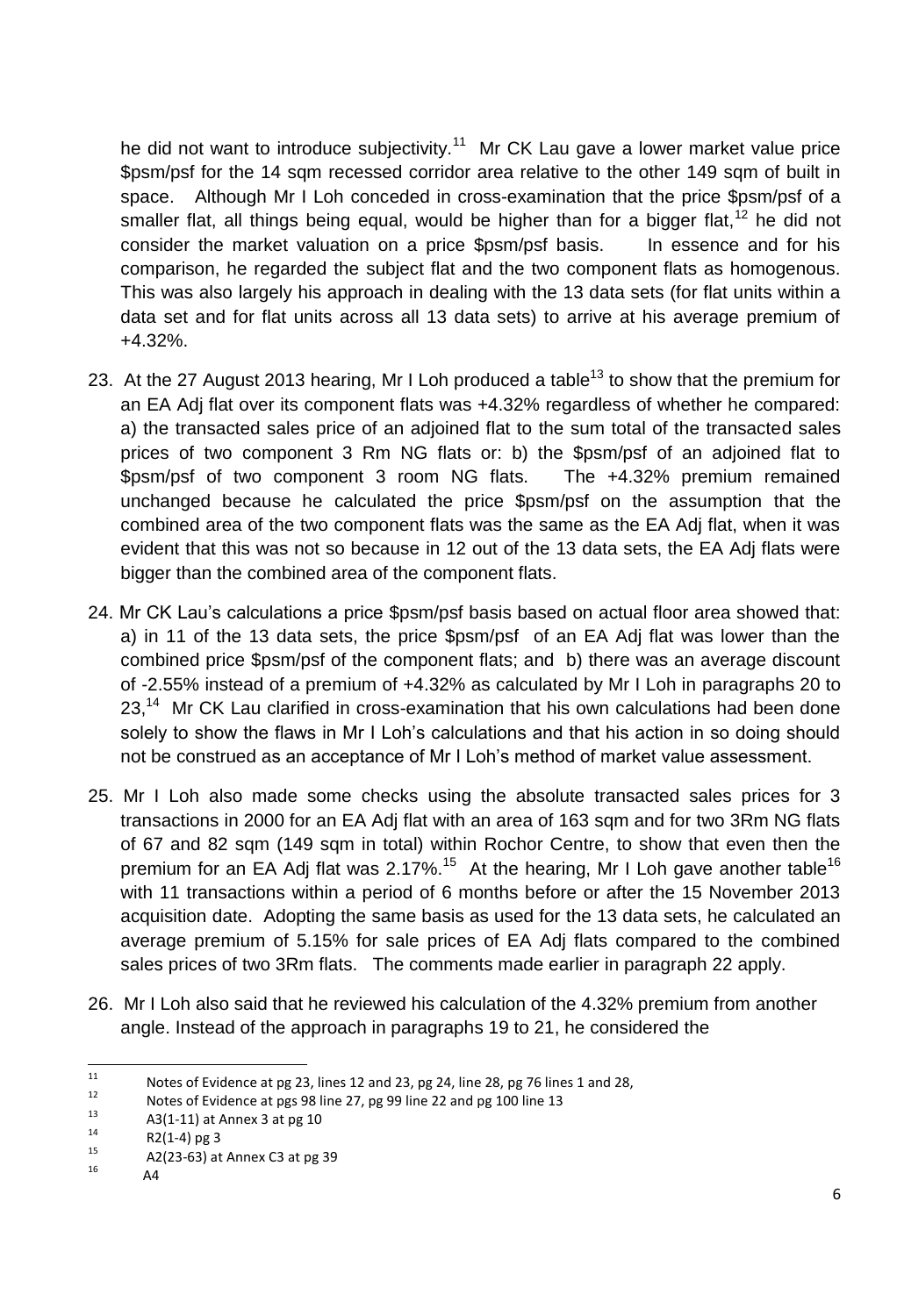premium/discount in the transacted sale price of an EA Adj flat relative to *only one* 3Rm NG flat of area 67 sqm to 76 sqm.<sup>17</sup> He compared on a \$psm/psf, the market value awarded by Collector for the subject flat with the market value awarded by Collector for flat #14-594 and concluded without considering other factors, that Collector's market value award for the subject unit was 21% lower in \$psm/psf terms<sup>18</sup>.

- i) *Compilation of 21 sets of sales transactions* To check this, he compared the transacted sales prices on a \$psm/psf basis for an adjoining flat (with floor areas from 149 to 176 sqm) with a New Generation/Model A flat (with floor areas from 67 to 76 sqm) in Ang Mo Kio Aves 3, 5 and 10, Tampines St 11 and 12, West Coast Drive, Bedok North Rd, Bedok North Ave 1, Bedok Reservoir Rd Clementi West St 2, Clementi Ave 5, Yishun St 72, Chai Chee St and Marsiling Drive. The data was for a 16 month period from December 2011 to March 2013.<sup>19</sup> He found<sup>20</sup> that adjoined units were transacted at an average discount of 7.16% to these 3 bedroom units, which, if applied to Collector's award, amounted to a shortfall difference of \$156,787.
- ii*) Check using transacted sales data in 2000* he compared the transacted sales price for an EA Adj flat to only that for a 3 Rm NG flat with an area of 67 sqm and on a \$psm/psf basis, calculated a discount of 3.94% for an EA Adj flat relative to that 3Rm NG flat.  $21$  According to him, this worked out to a shortfall difference of \$193,371 compared to Collector's award.
- 27. *Points to counter Mr CK Lau's market value assessment -* At the hearing, Mr I Loh gave evidence to counter Mr CK Lau's market value assessment of the subject flat relative to the Rowell Road and Klang Lane comparables (paragraphs 15 to 17), by analysing data on transacted sale prices for 3 room flats in Rowell Road, 3 and 4 room flats in Rochor Road and 4 room flats in Klang Lane. He compared four pairs of 3-room flat transactions at Rowell Road and Rochor Road and four 4-room flat transactions at Klang Lane with two such transactions in Rochor Road. He adjusted for differences in design, tenure and location using Mr CK Lau's percentages<sup>22</sup> but did not adjust for what Mr I Loh characterised as "minor adjustments" like floor level, lift landing, orientation, condition or market conditions. Mr I Loh concluded that the adjustments made by Mr CK Lau could not sufficiently address the difference between Mr I Loh's comparables and the subject unit<sup>23</sup>. It must be noted that whilst Mr CK Lau compared the subject flat, an EA Adj flat with two selected 5 Rm flat comparables in Rowell Road and Klang Lane, Mr I Loh compared 3 Rm NG flats in Rochor Road with 3 Rm flats in Rowell Road and compared 4 Rm flats in Rochor Road with 4 Rm flats in Klang Lane. As these flats are different in design from Mr CK Lau's comparison set, Mr I Loh could not simply adopt Mr

 $17$  $17$  A1(1-74) at pg 18 para 27 of Mr I Loh's affidavit of 25 April 2013

<sup>&</sup>lt;sup>18</sup> A1(1-74) at pg 18, para 28 and at Annex D at pg 40.<br><sup>19</sup> A2(22, 63) at Annexus E1, E3A to E3M at nex 41 to 6

<sup>&</sup>lt;sup>19</sup> A2(23-63) at Annexes E1, E2A to E2W at pgs 41 to 62<br><sup>20</sup> Pars 29 of Mall about the file it of 25 April 2012

<sup>&</sup>lt;sup>20</sup> Para 20 of Mr I Loh's affidavit of 25 April 2013

 $22$  A2(23-63) at Annex E3 at pg 63

 $\frac{22}{23}$  Notes of Evidence at pg 91 line 3

A3(1-11) pgs 1-9.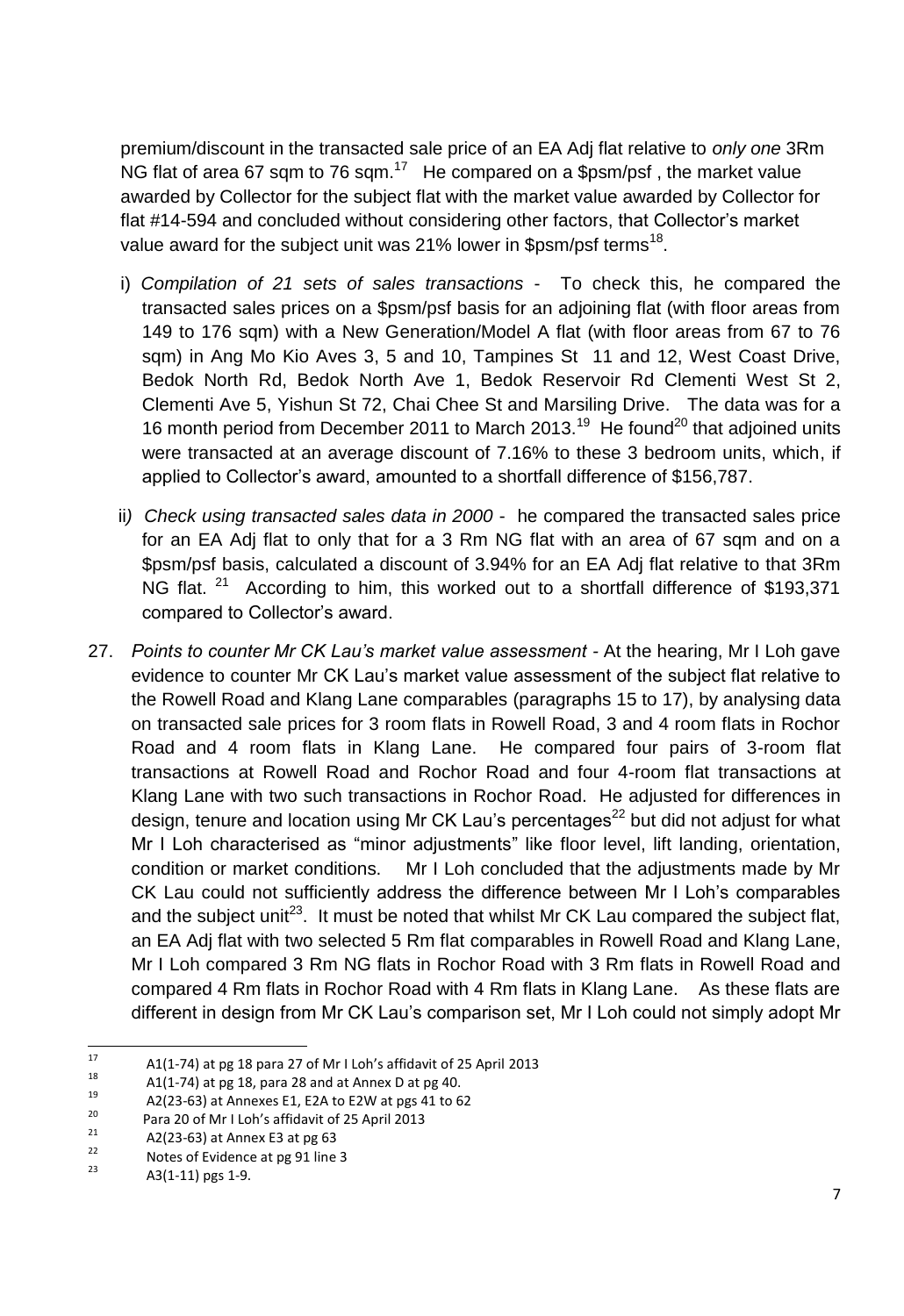CK Lau's adjustment percentage for design. Mr I Loh also did not take into account other factors relevant in the assessment of market value. This evidence, without more, does not advance the appellants' case.

- 28. Apart from submitting that Mr CK Lau's adjustments in money terms for the differences in the subject flat and his two comparables at Rowell Road and Klang Lane were subjective and based on discretion, nothing else was proffered by the appellants to counter Mr CK Lau's market value assessment.
- 29. To summarise, Mr C K Lau, the Collector's valuer, arrived at the \$898,000 market value for the subject flat using an established method of selecting and using sales comparables with adjustments in money terms for differences in the subject flat and the comparables. He also made a check to satisfy himself that \$898,000 was fair and reasonable.
- 30. He had assessed the subject flat, being an EA Adj flat (formed by combining a modified 3-Rm NG flats (area 82 sqm), a 3-Rm NG flat (67 sqm) with a 14 sqm recessed corridor area, all under one title as a product with distinct peculiarities, that was different from its component parts. An EA Adj flat was not sqm for sqm equal to that for a 3-Rm NG flat. The market demand for and supply of these 3 types of flats were not the same. The price differential between an EA Adj flat and a 3-Rm NG flat on a \$psm/psf basis was not a constant but fluctuated over the years in changing market conditions. There were times, when EA Adj flats commanded a premium over 3-Rm flats on a \$psm basis. In November 2011, values of 3-Rm flats on a \$psm basis had increased and were generally higher than for EA Adj flats. $^{24}$  To illustrate this, he analysed data for HDB estates in Ang Mo Kio, Bedok, Yishun and Clementi.
- 31. To summarise, Mr I Loh, the appellants' valuer, adopted a generalised and overly simplified approach to assess market value. He compared Collector's \$898,000 market value award for the subject flat to Collector's market value award for Mr I Loh's two comparables being two separate Rochor Centre flats at #14-594 and #11-588 with respective floor areas of 67 and 82 sqm and for which Collector had made respective awards of \$467, 000 and \$515,000 with a total of \$982,000. On the basis that \$982,000 reflected the market value of these two units with a combined area of 149 sqm as at date of acquisition and without taking into account other factors, Mr I Loh then concluded that the award for the subject flat was at a discount of 8.55% compared to the awards for these 2 units, thereby showing that Collector's market value award of \$898,000 was inadequate. Using a very generalised method as described in paragraphs 20 to 23, he calculated that EA Adj flats such as the subject flat would command an average premium of +4.32% relative to the transacted sales prices of two component flats. He concluded that the market value of the subject flat instead of being \$898,000 as assessed by Collector should be \$1,024,422 (1.0432 X \$982,000).

 $24$ R1(1-86) pgs 69-72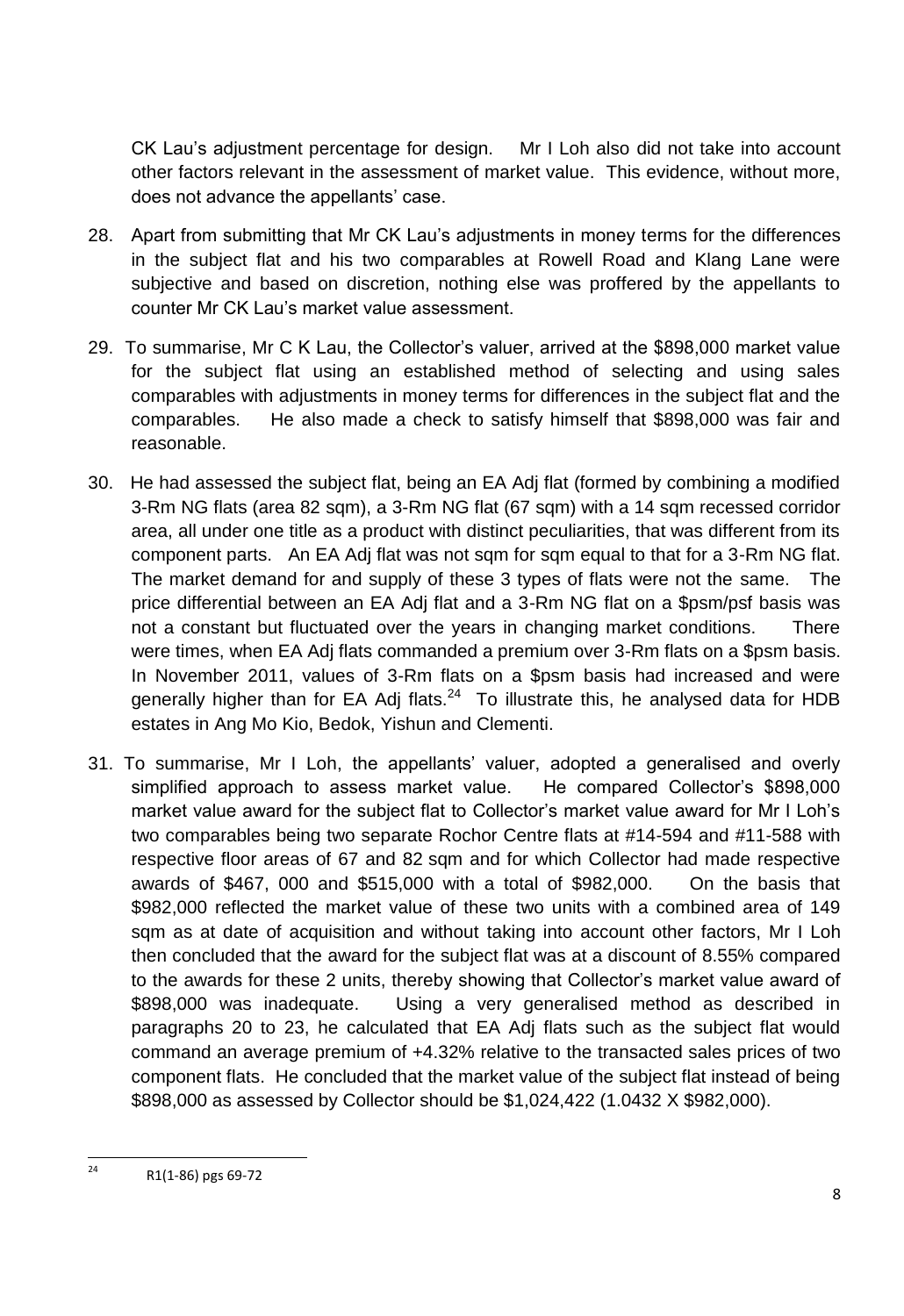- 32. *Mr I Loh's method of valuation* His method of assessment was generalised and replete with unwarranted assumptions to enable him to arrive at an average premium of +4.32%, which he then applied to obtain a market value. This generalised approach is not an acceptable way of market valuation. As stated in the case of *Philip (S) Pte Ltd v The Collector of Land Revenue [1986] SGAB 3,* where a generalised method was adopted the Appeals Board (Land Acquisition) in that case said: "*this method of mathematical calculation is something that is not to be found in any textbook, which Mr Simon Lim conceded, and is not a method that has been used in valuing properties in Singapore*."
- 33. There are established methods and practices in making a comparison of the factors specific to chosen comparables with the subject property but a review of Mr I Loh's evidence and appellants' submission clearly shows that his methodology is unorthodox, unrecognised, unreliable and certainly not what the industry practises. It does not result in a professional valuation of market value of the subject property as expected under the Act. Clearly, it serves no purpose to do the checks that Mr I Loh did as the starting premise of his methodology and computations are wrong and inapplicable.
- 34. The fallacy of Mr I Loh's method lies in his proposition that two physically separated flats in the same block as the subject flat, each with its own title and each barely half the size of the subject flat, can be considered together to make a relevant comparable to the much larger subject flat just because each of those two flats is similar in type to a component in the subject flat. Not only that, he presumed that the price relationship between small flats and adjoined flat in the suburbs are equally applicable to all EA Adj flats in the city, such as Rochor Centre. In applying these 2 propositions, he did not take into account the differences in the flats in comparing the subject flat to his comparable and in working out his +4.32% premium in his 13 data sets (for flat units within a data set and for flat units across all 13 data sets).
- 35. Appellants' counsel's questions and comments during Mr CK Lau's cross-examination on the latter's method of check as described in paragraph  $18^{25}$  are apt in describing Mr I Loh's method of assessing market value as described in paragraphs 22 to 27, where he arrives at the +4.32% average premium by comparing properties in suburbs of Singapore, without taking into account factors specific to the flats. The questions and comments are: <sup>26</sup> *"...what you are actually comparing is subject property in Rochor and then you are using the average all around Singapore to compare. Now, isn't it .. in principle, you cannot look at a property and compare it, all right, to another property or other properties all over Singapore and come to a conclusion whether you agree that the adjustments, the variables would be too many, too expensive that it would not make it a very fair comparable, for example in this case, Rochor compared to Yishun, Ang Mo Kio, Clementi, Bedok. You cannot take the average of the values, psm, in these*

<sup>25</sup>  $\frac{25}{26}$  R1(1-86) at pgs 78-79

<sup>26</sup> Notes of Evidence – pg 176 line 25, pg 177 line 20, pg 178 line 9. Appellants' counsels closing submissions at para 149.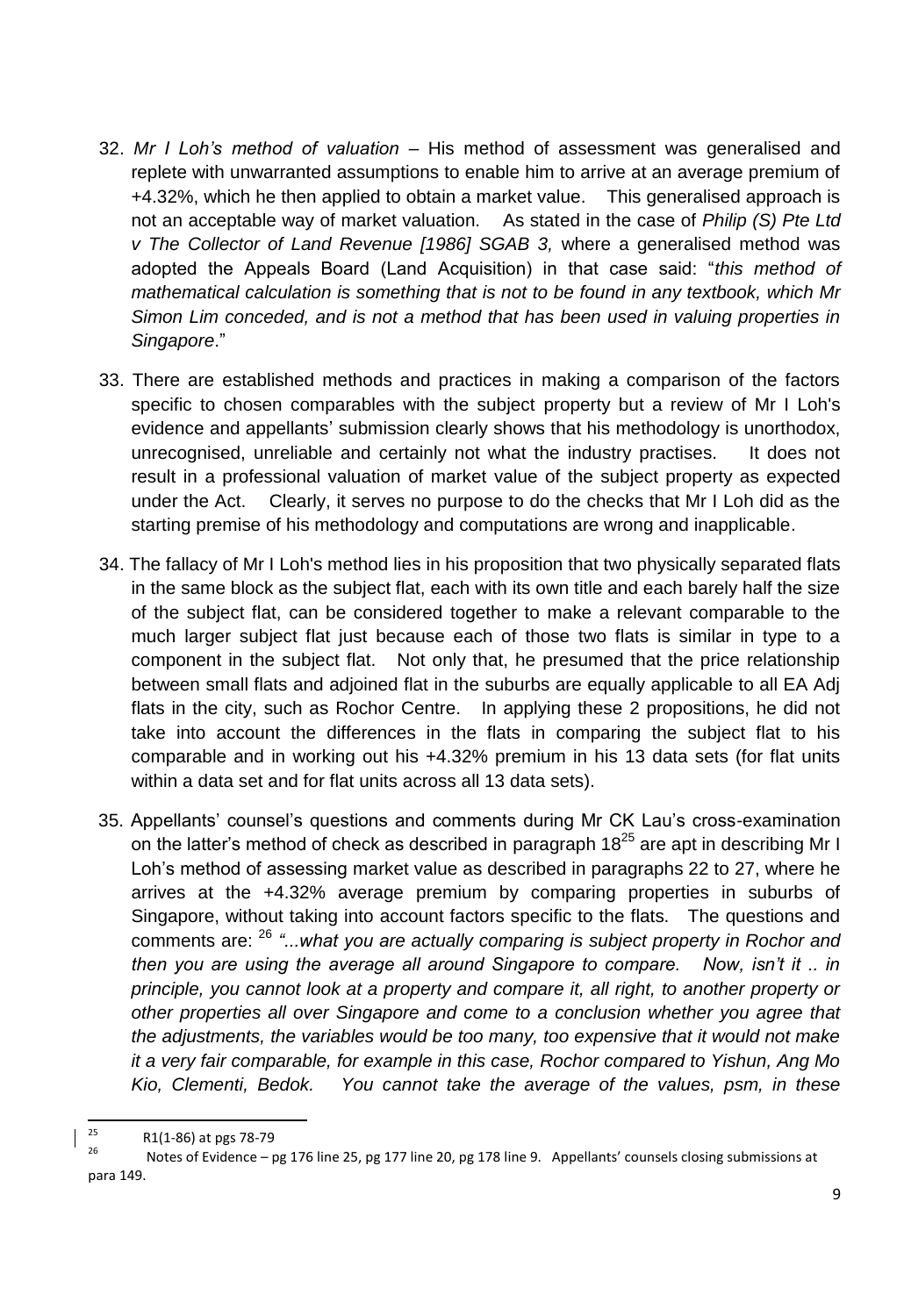*localities and then use it to compare with Rochor. Would you not agree with me?"* When told by Mr CK Lau, that he was using the figures as a check to confirm the market value and that his 2 comparables were in Rowell Road and Klang Lane, appellants' counsel continued: " *...... it is not right to use all these comparables in other areas in the suburbs of Singapore as a check because it is not a ........reasonable to use the average of these ......... all these other areas to compare to one that is in the city fringe in your own words. Would you not agree?"* Appellants' counsel also said: *" .... it is not a good check because by averaging out all the values in the other areas, it does not really reflect the value in Rochor itself because they are so different, they are of so different location. Would you not agree?"* Mr CK Lau repeated that this was one of his checks and not his method of assessment. Paragraph 149 of appellants' closing submission states: *" One cannot determine the value of a property by comparing the average of similar ones in different locations in Singapore! This is a sweeping generalisation. This is akin to saying that one can find out the price of a 3 NG flat in Singapore by looking at the average price of all 3 NG flat in Singapore in the period.* This is a *preposterous premise."* It must be noted that this method adopted by Mr CK Lau to check his market valuation is broadly similar to the method used by Mr I Loh to calculate his +4.32% used to work out the proposed market value for the subject flat.

- 36. In paragraph 31 of Mr I Loh's 25 April 2013 affidavit, he concluded that having due regard to all relevant factors and the prevailing property market conditions, the appellants' desired market value award for the subject flat was \$1, 043,000. It must be noted that when Mr I Loh made a later affidavit on 13 June 2013 to "rectify the errors" in his 25 April 2013 affidavit, he did not change the proposed market value figure. The appellants' revised market value of \$1,024, 442 was first made known in appellants' counsel's opening submission of 21 August 2013 and confirmed by Mr I Loh at the Board hearing on 27 August 2013.
	- 37. On the evidence and for the reasons given, the Board finds:
		- a) That the appellants have not discharged the onus of proving that the Collector's award of \$898,000 for the market value of the subject flat is inadequate; and
		- b) That the appeal fails and the Board confirms the award of the Collector; and

#### *Costs*

c) As the amount awarded by the Board does not exceed the sum awarded by the Collector and in accordance with section 32(1), the costs of appeal to this Board are to be paid by the appellants to the respondents.